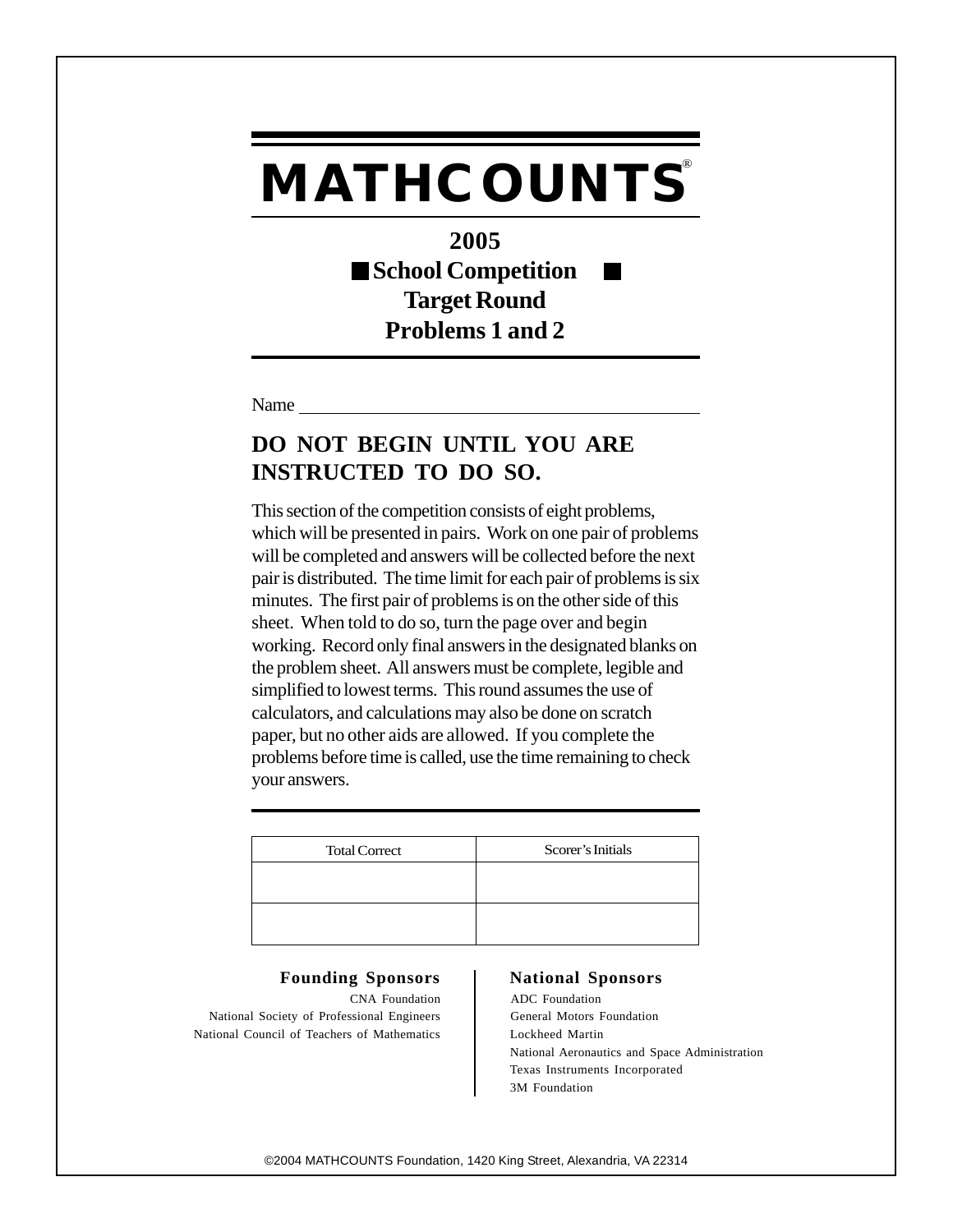1. The point  $A(3, 3)$  is reflected across the *x*-axis to A'. Then A' is translated two units to the left to A". The coordinates of A" are  $(x, y)$ . What is the value of  $x + y$ ? *y*



2. Divide the product of the first five positive composite integers by the product of the next five composite integers. Express your answer as a common fraction.

1. \_\_\_\_\_\_\_\_\_\_\_\_\_\_\_\_\_\_

2. \_\_\_\_\_\_\_\_\_\_\_\_\_\_\_\_\_\_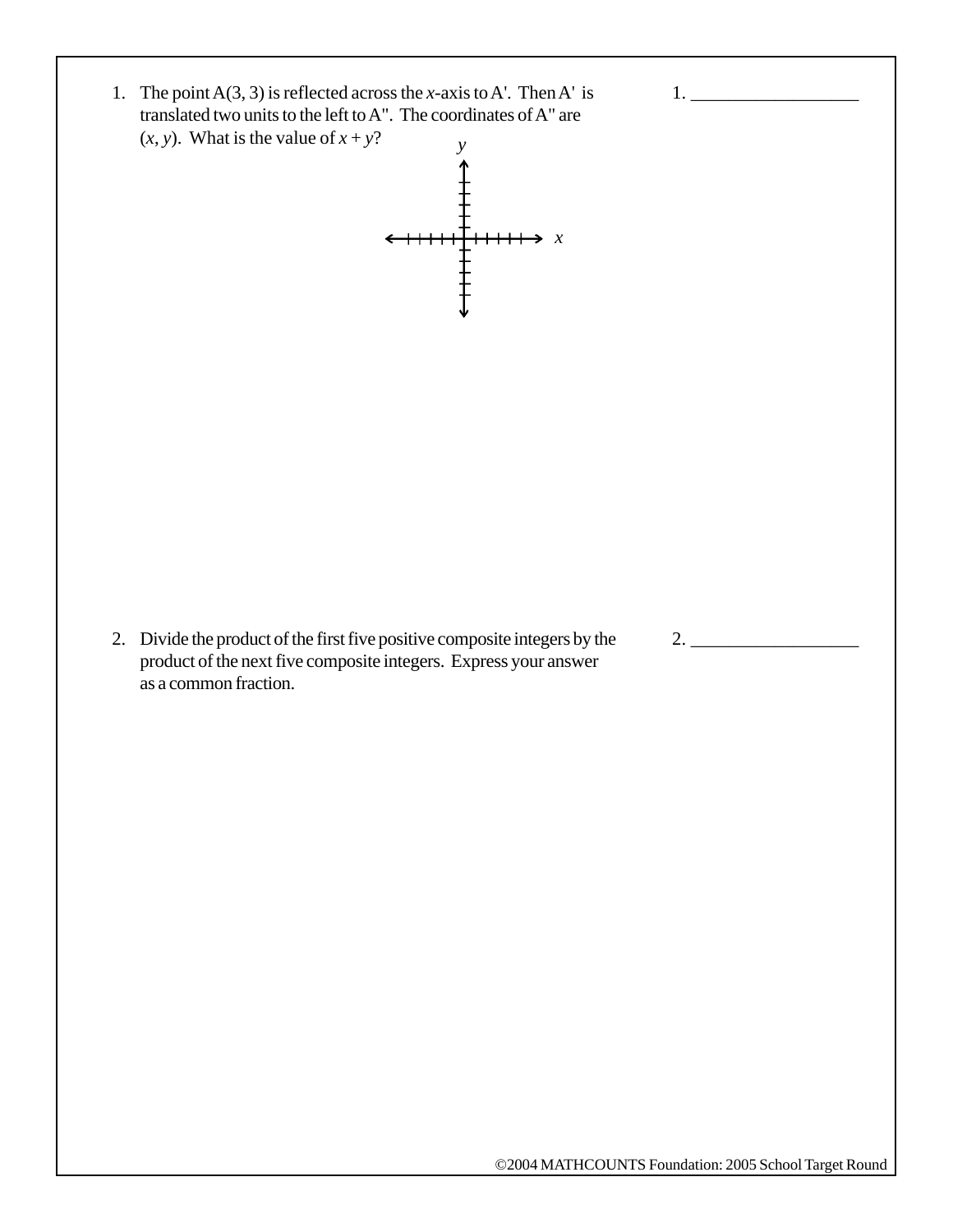**2005** ■ School Competition ■ **Target Round Problems 3 and 4**

Name

**DO NOT BEGIN UNTIL YOU ARE INSTRUCTED TO DO SO.**

| <b>Total Correct</b> | Scorer's Initials |
|----------------------|-------------------|
|                      |                   |
|                      |                   |
|                      |                   |
|                      |                   |

### Founding Sponsors | National Sponsors

CNA Foundation ADC Foundation National Society of Professional Engineers General Motors Foundation National Council of Teachers of Mathematics Lockheed Martin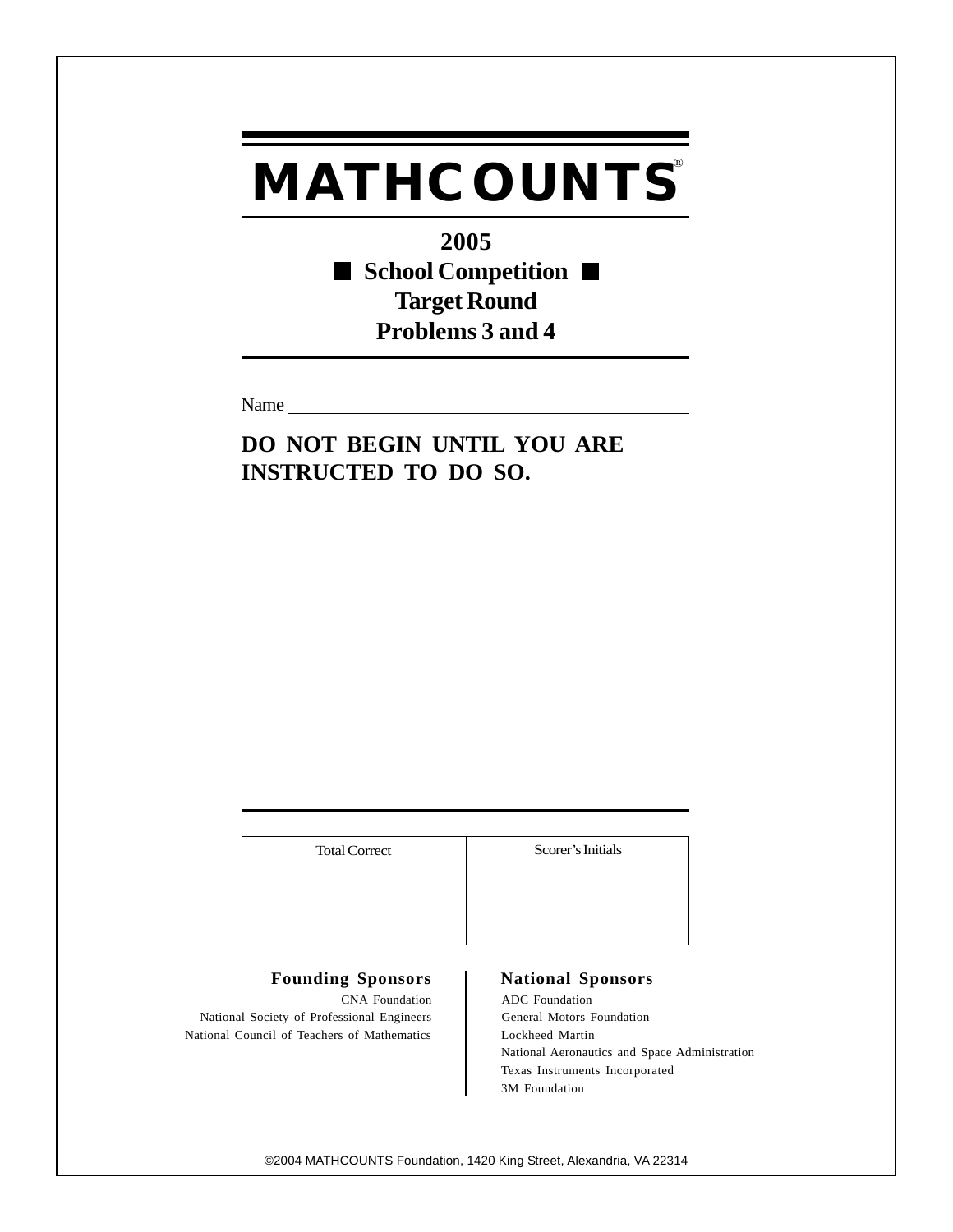3. If  $f(x) = \frac{5x^2 - 2}{2}$ , what is the value of  $f(-2) + f(-1) + f(0)$ ? Express your answer as a common fraction. 3*x* - 2 *x* - 2

4. How many rectangles are in the array below?

4. \_\_\_\_\_\_\_\_\_\_\_\_\_\_\_\_\_\_ rectangles

3. \_\_\_\_\_\_\_\_\_\_\_\_\_\_\_\_\_\_

©2004 MATHCOUNTS Foundation: 2005 School Target Round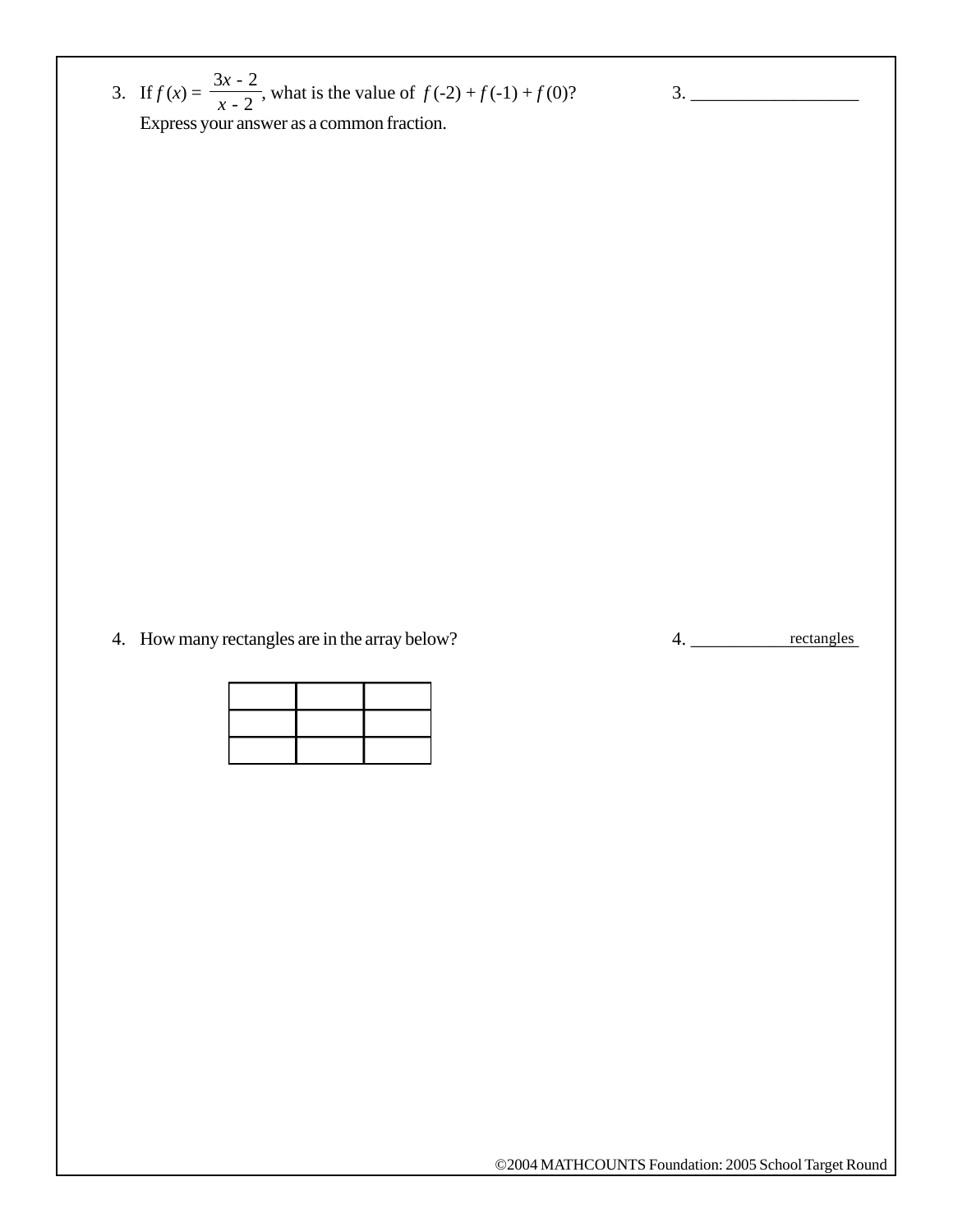**2005** ■ School Competition ■ **Target Round Problems 5 and 6**

Name

**DO NOT BEGIN UNTIL YOU ARE INSTRUCTED TO DO SO.**

| <b>Total Correct</b> | Scorer's Initials |
|----------------------|-------------------|
|                      |                   |
|                      |                   |
|                      |                   |
|                      |                   |

### Founding Sponsors | National Sponsors

CNA Foundation ADC Foundation National Society of Professional Engineers General Motors Foundation National Council of Teachers of Mathematics | Lockheed Martin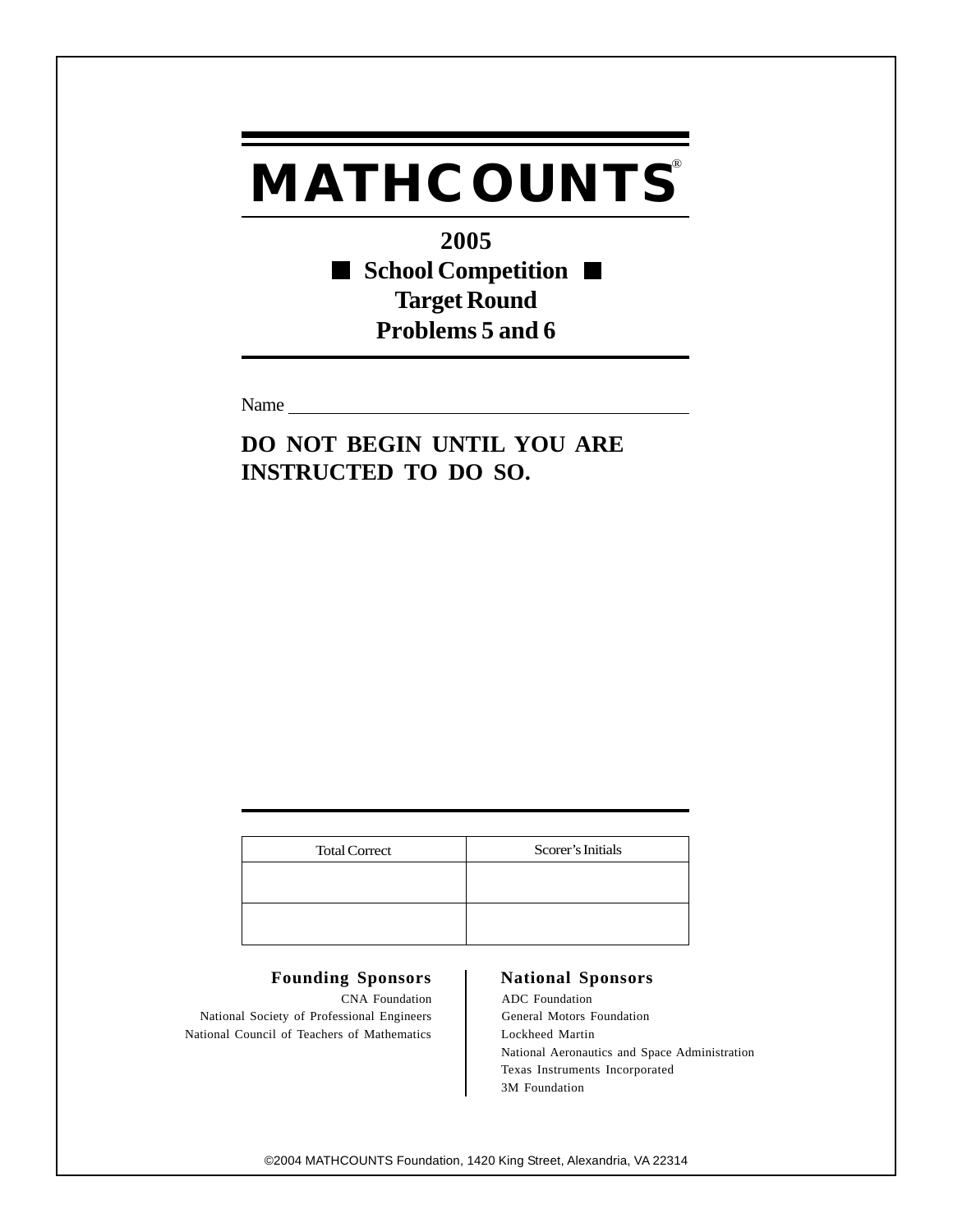5. Giovanni and Jean started a 120-mile bicycle race at the same time. Giovanni cycled at 23.9 miles per hour while Jean cycled at 24 miles per hour. When Jean crossed the finish line, how many miles was Giovanni from the finish line? Express your answer as a decimal to the nearest tenth.





6. If A, B and C are positive integers such that  $\frac{A\sqrt{B}}{C} = \frac{9}{2\sqrt{3}}$ , what is the value of  $A + B + C$  given that A and C have no common prime factors, and B has no perfect-square factors other than 1?

6. \_\_\_\_\_\_\_\_\_\_\_\_\_\_\_\_\_\_

5. \_\_\_\_\_\_\_\_\_\_\_\_\_\_\_\_\_\_

miles

©2004 MATHCOUNTS Foundation: 2005 School Target Round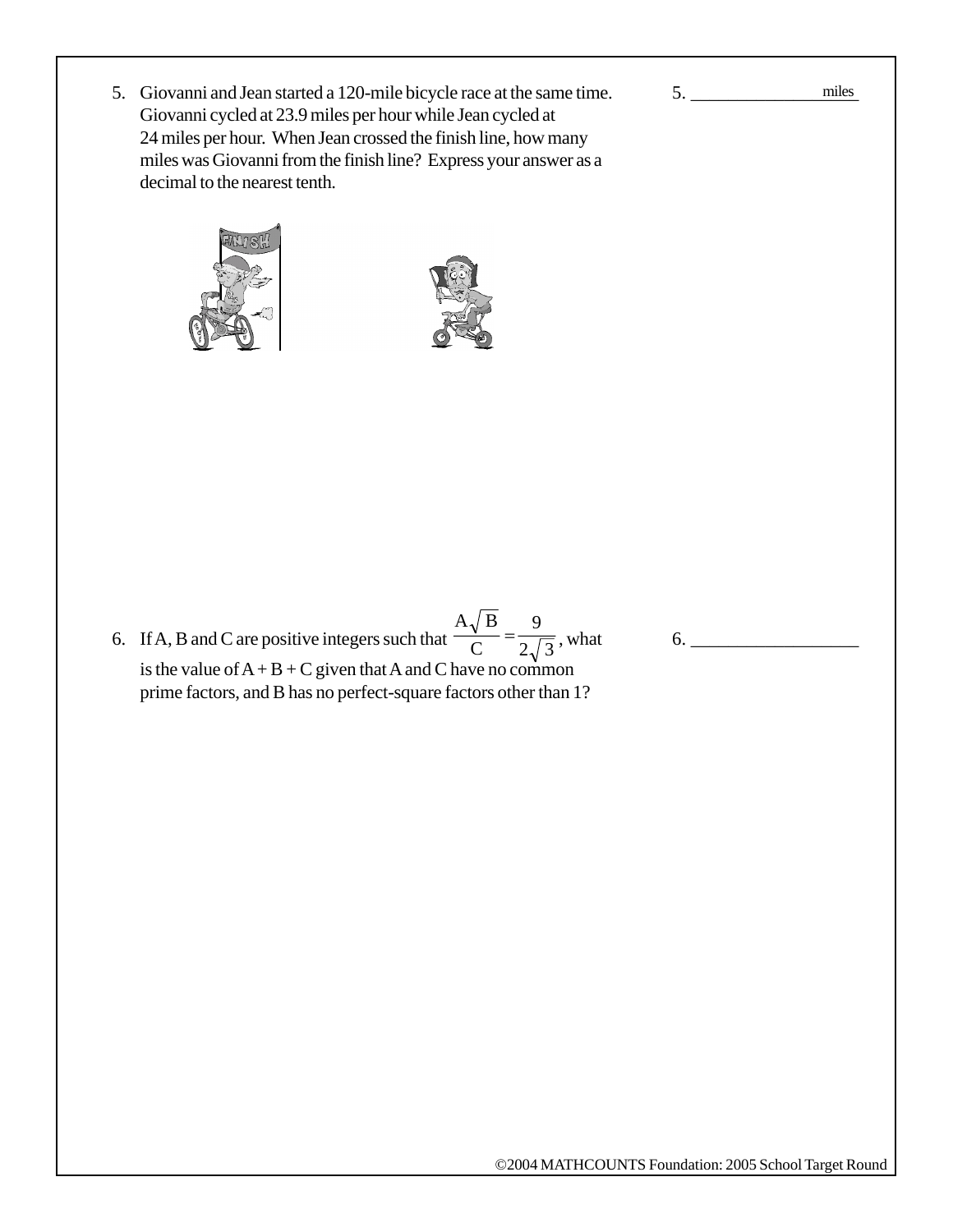**2005** ■ School Competition ■ **Target Round Problems 7 and 8**

Name

**DO NOT BEGIN UNTIL YOU ARE INSTRUCTED TO DO SO.**

| <b>Total Correct</b> | Scorer's Initials |
|----------------------|-------------------|
|                      |                   |
|                      |                   |
|                      |                   |
|                      |                   |

### Founding Sponsors | National Sponsors

CNA Foundation ADC Foundation National Society of Professional Engineers General Motors Foundation National Council of Teachers of Mathematics | Lockheed Martin